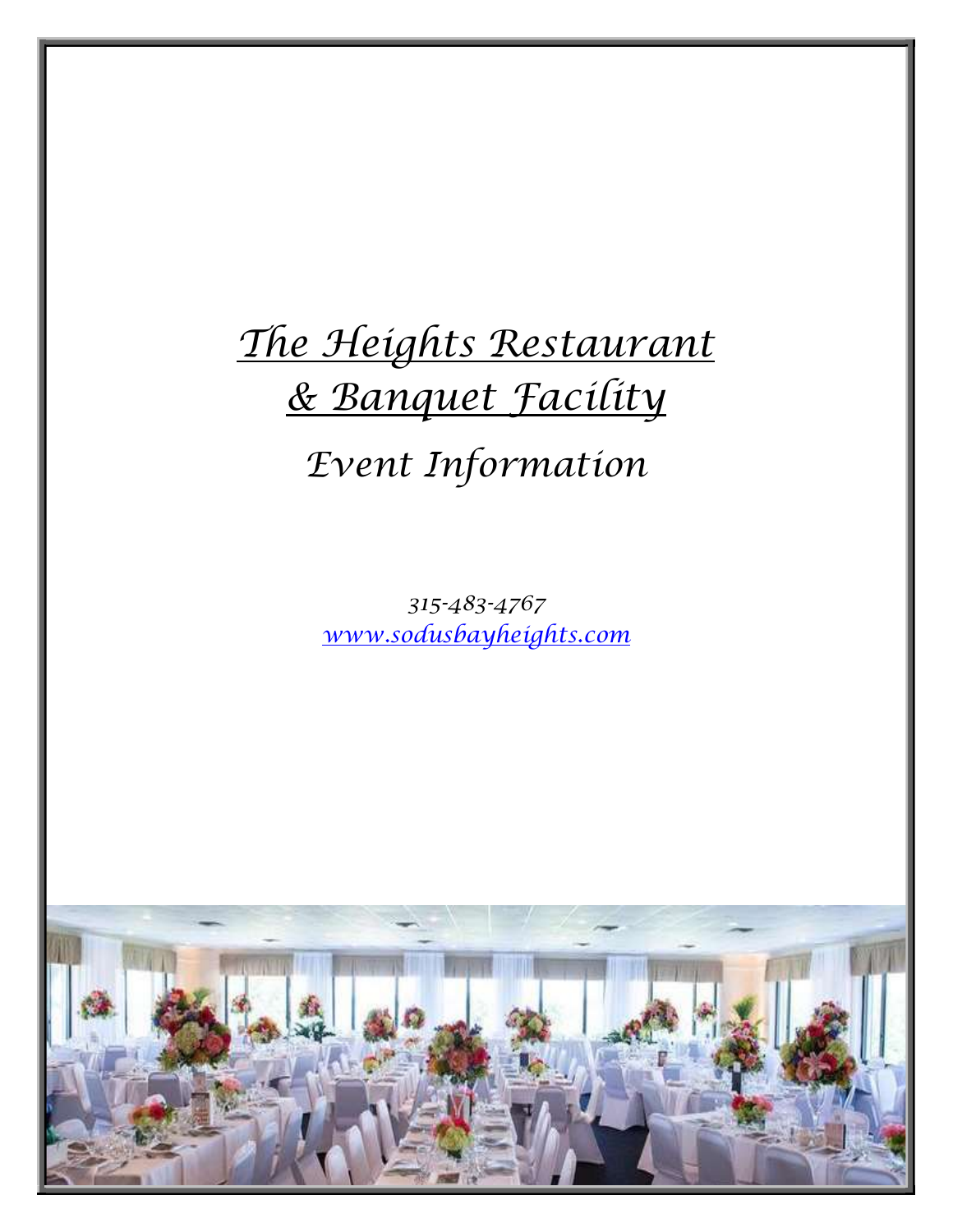Thank you for considering The Heights Restaurant & Banquet Facility for your upcoming event. We offer a variety of options and a staff with the experience to provide you with an enjoyable and successful event. Our facilities are equipped to host your bridal shower, rehearsal dinner, class reunion, birthday party, anniversary party or corporate events for 50 to 200 guests. The banquet room overlooks Sodus Bay Heights Golf Course and scenic Sodus Bay.

# General Information

## Fees & Services

## Includes:

- Setup and Breakdown
- Linens, Glassware, Silverware
- Custom Room Staging
- Dance Floor (If Required)

## Linen Fee:

A Fee of \$3.00 per person will be applied to all events that have food or beverage services provided. If no food or beverages are served, a site fee of \$550.00 will be charged.

## Event Deposit: \$750.00

\* We require a signed event agreement and a \$750.00 non-refundable deposit to secure a date. Your deposit will be applied to your final bill at full value.

## Forms of Payment:

We accept Bank Check, Personal Check, Credit Card, Cash. \*There will be a 3% fee assessed to credit card payments.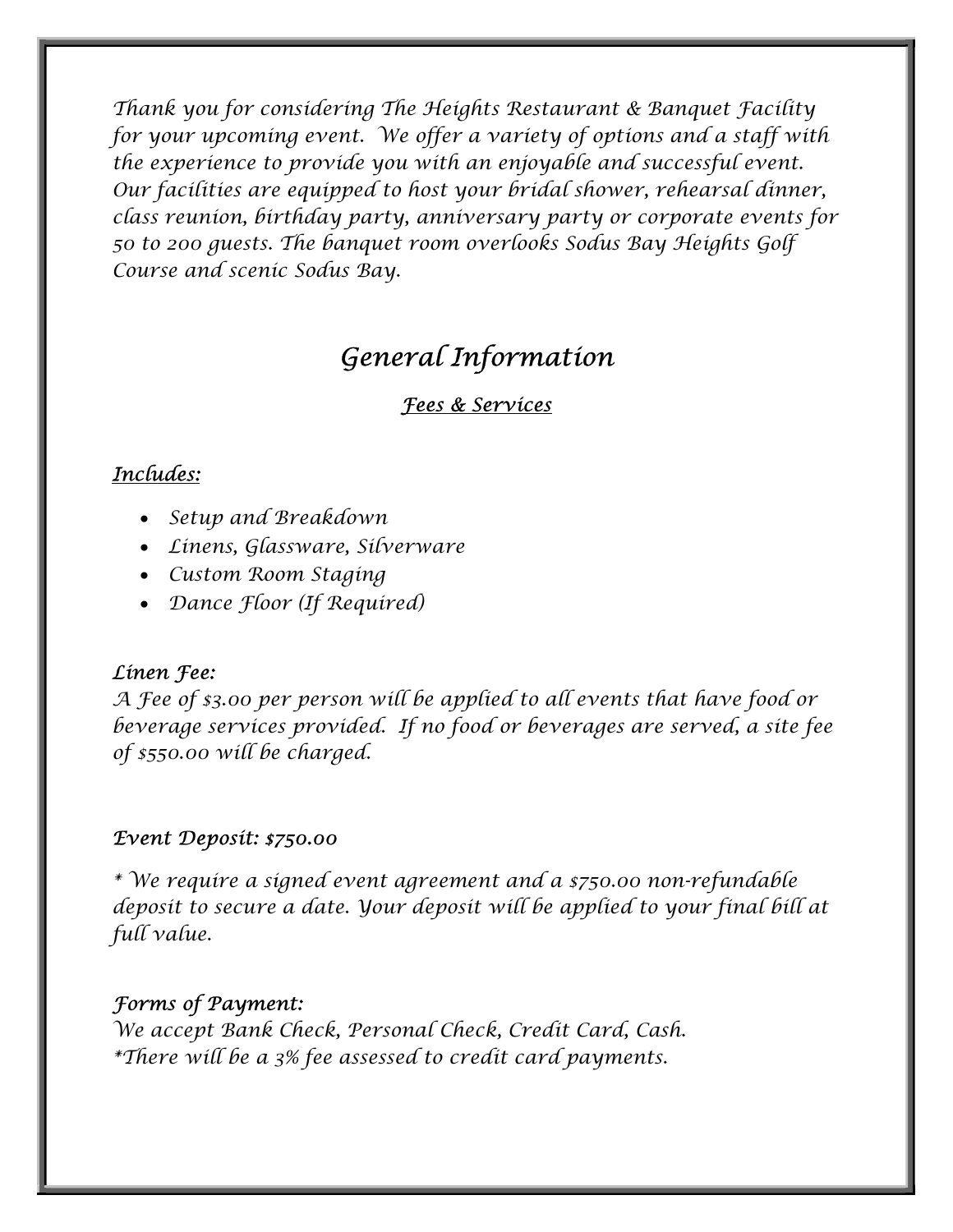## Final Head Count:

A final headcount is due 7 days before the event. If the event has a plated dinner, place cards are also due before the event with each individual guest's dinner choice clearly visible. The Heights does not provide cards to denote your guests' names and menu choices. Parties are left to their own to be creative and make card selections that fit their theme and décor.

### Chair Covers:

The Heights provides white chair covers at no additional cost. If a color other than white is required, the fee is subject to the rental company's current rates.

### Linen Colors:

We offer a variety of colors to match your events décor.

\*Please note the enclosed menus are some of our more popular selections. Our chef is happy to create a menu tailored to your event's specific needs, wants and budget.

Thank you for considering us for your next event!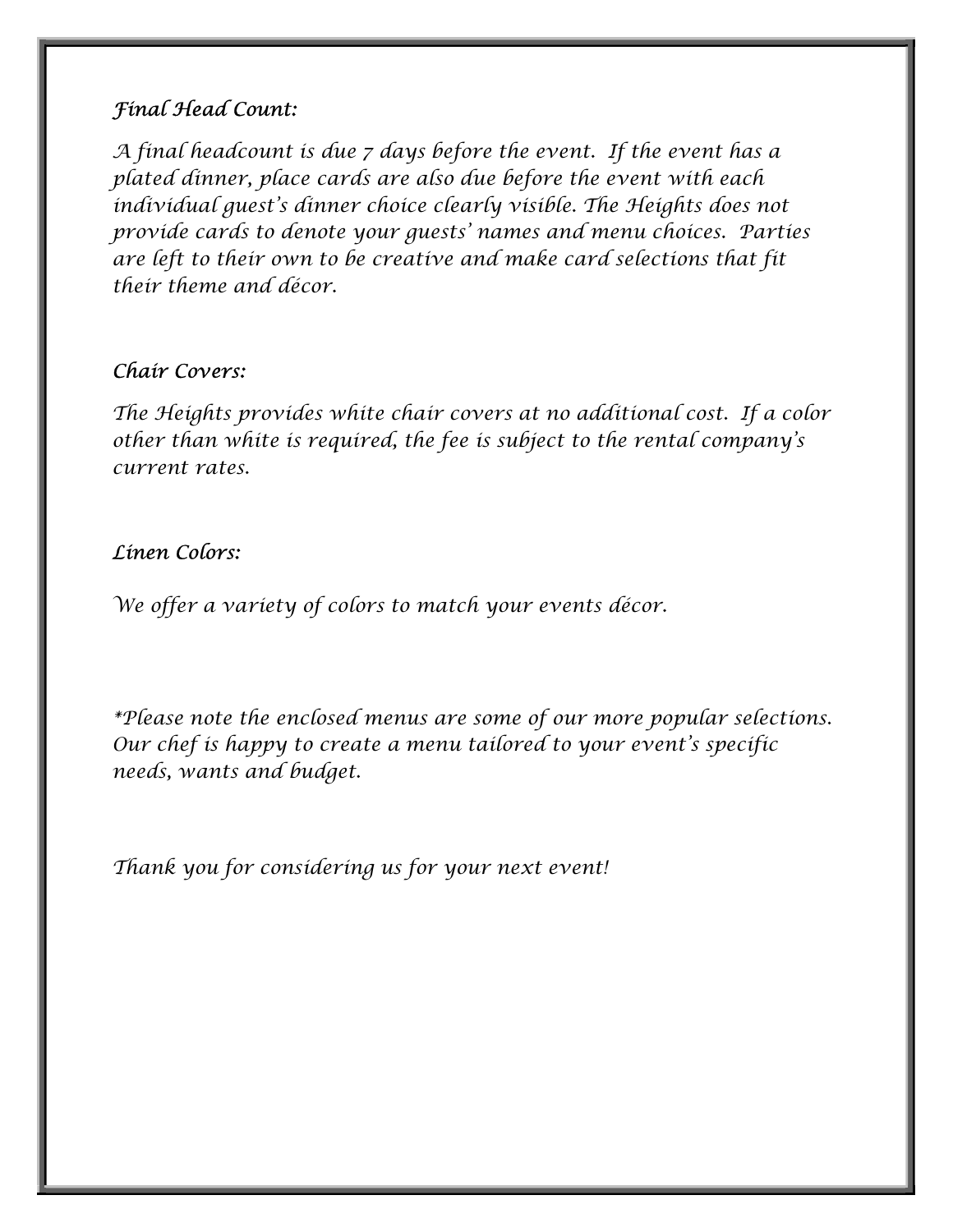# Plated Dinner Selections

All plated dinners come with garden or Caesar salad, your choice of two dressings, dinner rolls and two sides. Limited to three dinner choices.

## Beef Options:

- 6oz Filet Mignon \$34
- 80z Filet of Sirloin \$30
- 60z Filet of Sirloin \$28
- 130z New York Strip \$29
- Prime Rib \$35

## Chicken Options:

- Chicken French \$24
- Chicken Parmesan \$24
- Chicken Marsala \$24
- Chicken Cacciatore \$24
- Chicken Cordon Bleu \$25

## Pork Options:

- Citrus Marinated Loin \$24
- Apple Stuffed Loin \$26
- Herb Encrusted Loin \$24
- Maple Glazed Loin \$25

## Seafood & Vegetarian Options:

- Lemon & Artichoke Broiled Haddock \$24
- 8oz Filet of Salmon \$29
- Crab Stuffed Mushroom \$25
- Mahi Mahi \$29
- Eggplant Parmesan \$24
- 6oz Cold Water Lobster Tail \$35
- Vegetable Primavera \$23

# Surf & Turf Package: \$69

- 6oz Filet Mignon
- 4oz Lobster Tail
- Pasta with a Parmesan Cream Sauce
- Roasted Asparagus
- Salad & Dinner Rolls



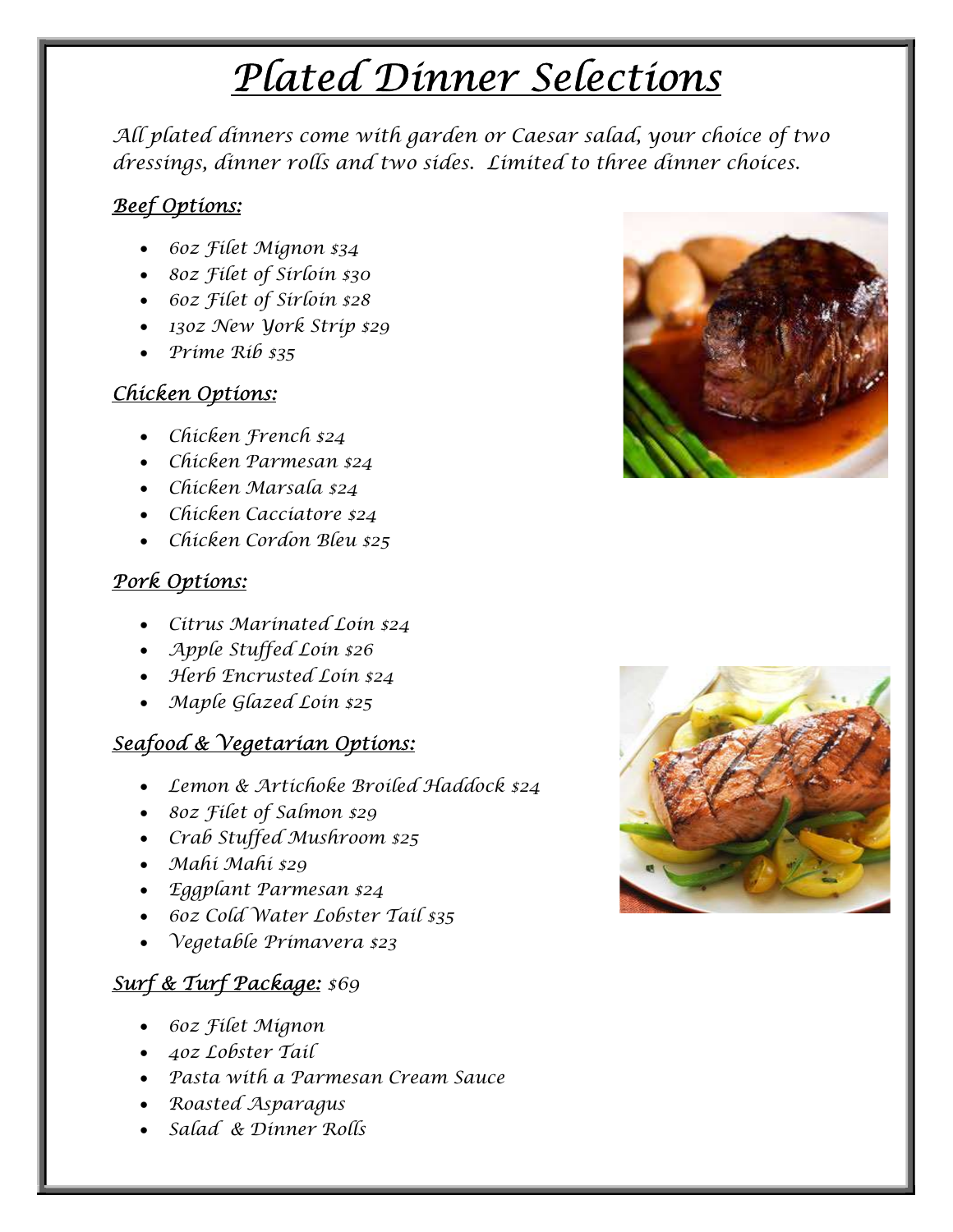

# Entrée Accompaniments (Choose Two)

- Garlic Mashed Potatoes
- Rosemary Roasted Potatoes
- Seasonal Vegetable Blend
- Green Beans
- Asparagus
- Steamed Broccoli
- Pasta With Red Sauce
- Pasta With Alfredo Sauce
- Pasta With Vodka Sauce
- Rice Pilaf
- Roasted Sweet Potatoes
- Corn on the Cob (Seasonal)
- Glazed Carrots



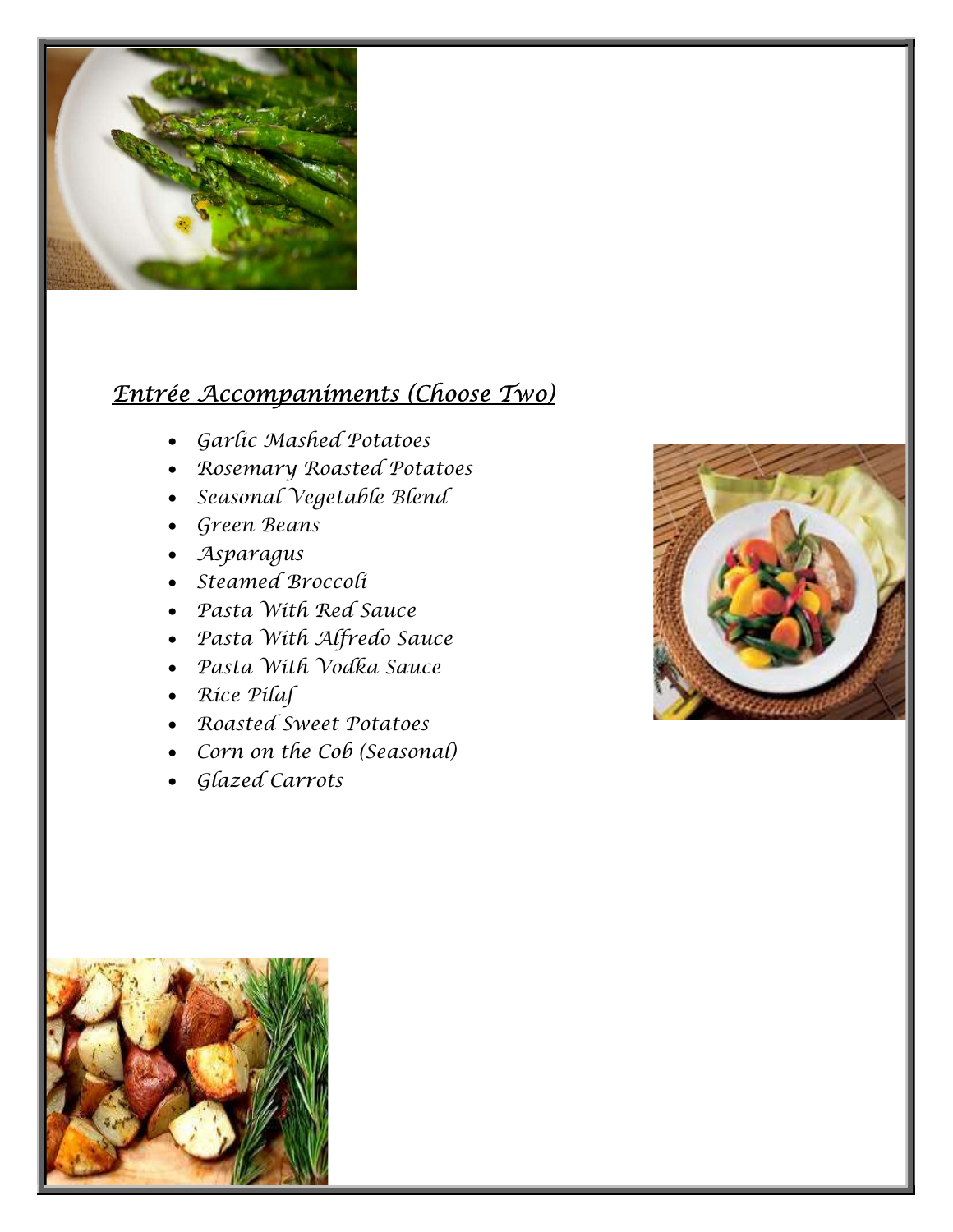# Buffet Options

## Platinum Buffet: \$36

- Hand Carved Prime Rib
- Chicken French, Chicken Parmesan or Chicken Cacciatore
- Baked Ziti in Red Sauce, Vodka Sauce or Pesto Crème Sauce
- Rosemary Roasted Potatoes, Garlic Mashed or Baked
- Seasonal Vegetable Blend
- Garden Salad Or Caesar Salad
- Dinner Rolls

## Gold Buffett: \$34

- Herb Roasted Pork Loin
- Chicken French, Chicken Parmesan or Chicken Cacciatore
- Baked Ziti in Red Sauce
- Rosemary Roasted Potatoes, Garlic Mashed or Baked
- Seasonal Vegetable Blend
- Garden Salad
- Dinner Rolls

## Silver Buffett: \$33

- Carved Maple Glazed Honey Ham
- Carved Roasted Turkey
- Baked Ziti in Red Sauce
- Rosemary Roasted Potatoes, Garlic Mashed or Baked
- Seasonal Vegetable Blend
- Garden Salad
- Dinner Rolls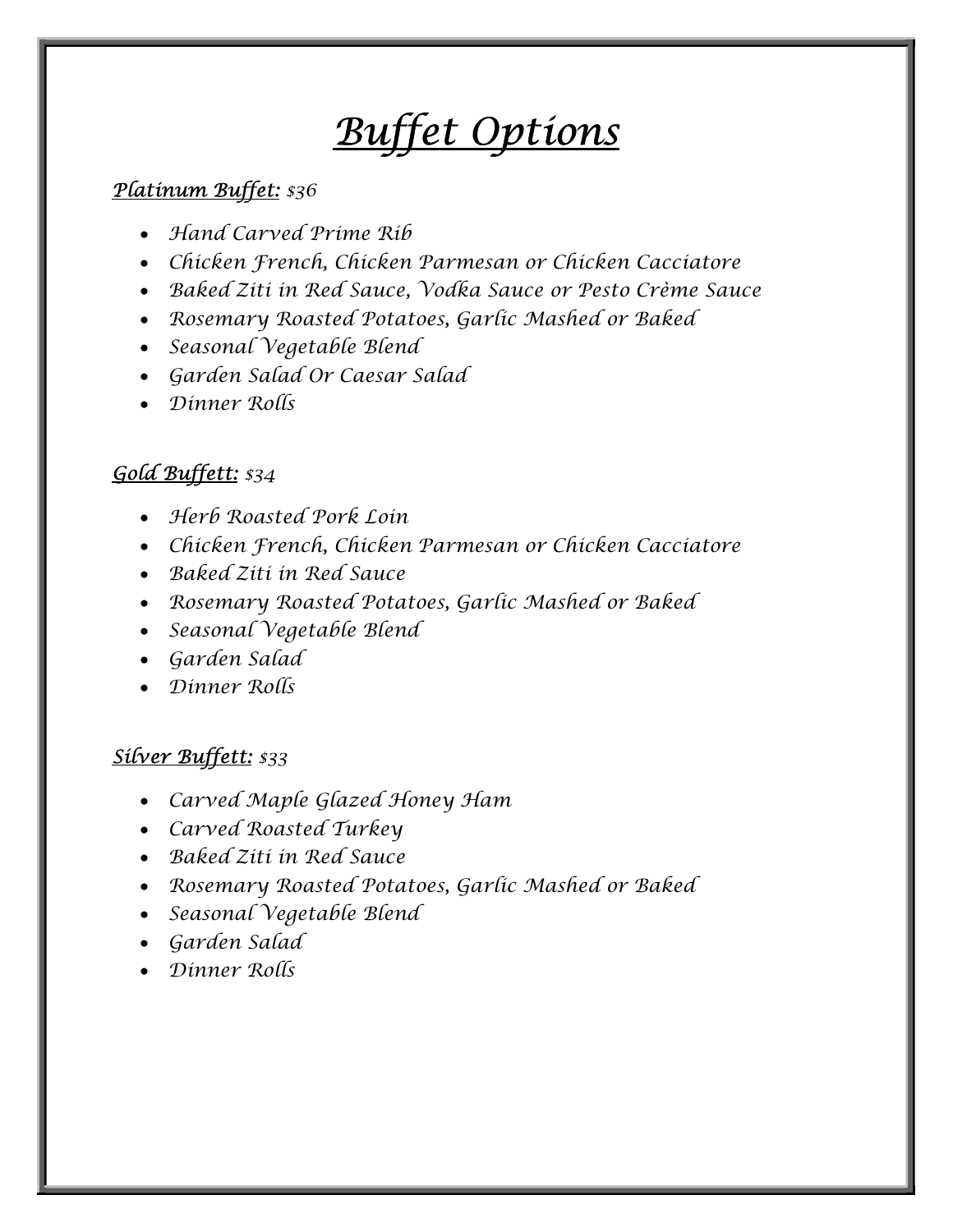#### Summertime BBQ: \$32

- Pulled Pork
- $\cdot$  BBQ Ribs (add  $\zeta$ 3)
- Grilled Chicken Breasts
- Salt Potatoes
- Corn on the Cob
- Baked Beans
- Garden Salad
- Cornbread

# Taste Of Italy \$31

- Chicken Parmesan
- Meatballs In Traditional Red Sauce
- Sausage With Peppers & Onions
- Pasta In Traditional Red Sauce
- Pasta In Alfredo Or Basil Pesto Sauce
- Caesar Or Garden Salad
- Dinner Rolls

# Fall Harvest \$29

- Herb Roasted Turkey Breast
- Mashed Potatoes
- Gravy
- Traditional Stuffing
- Green Bean Almondine
- Harvest Salad Or Garden Salad
- Dinner Rolls

## Bayview Steak Bake \$32

- Grilled New York Strip Steak
- Salt Potatoes Or Baked Potato
- Sweet Corn
- Pasta Salad Or Tomato, Cucumber, Onion Salad
- Garden Salad Or Caesar Salad
- Dinner Rolls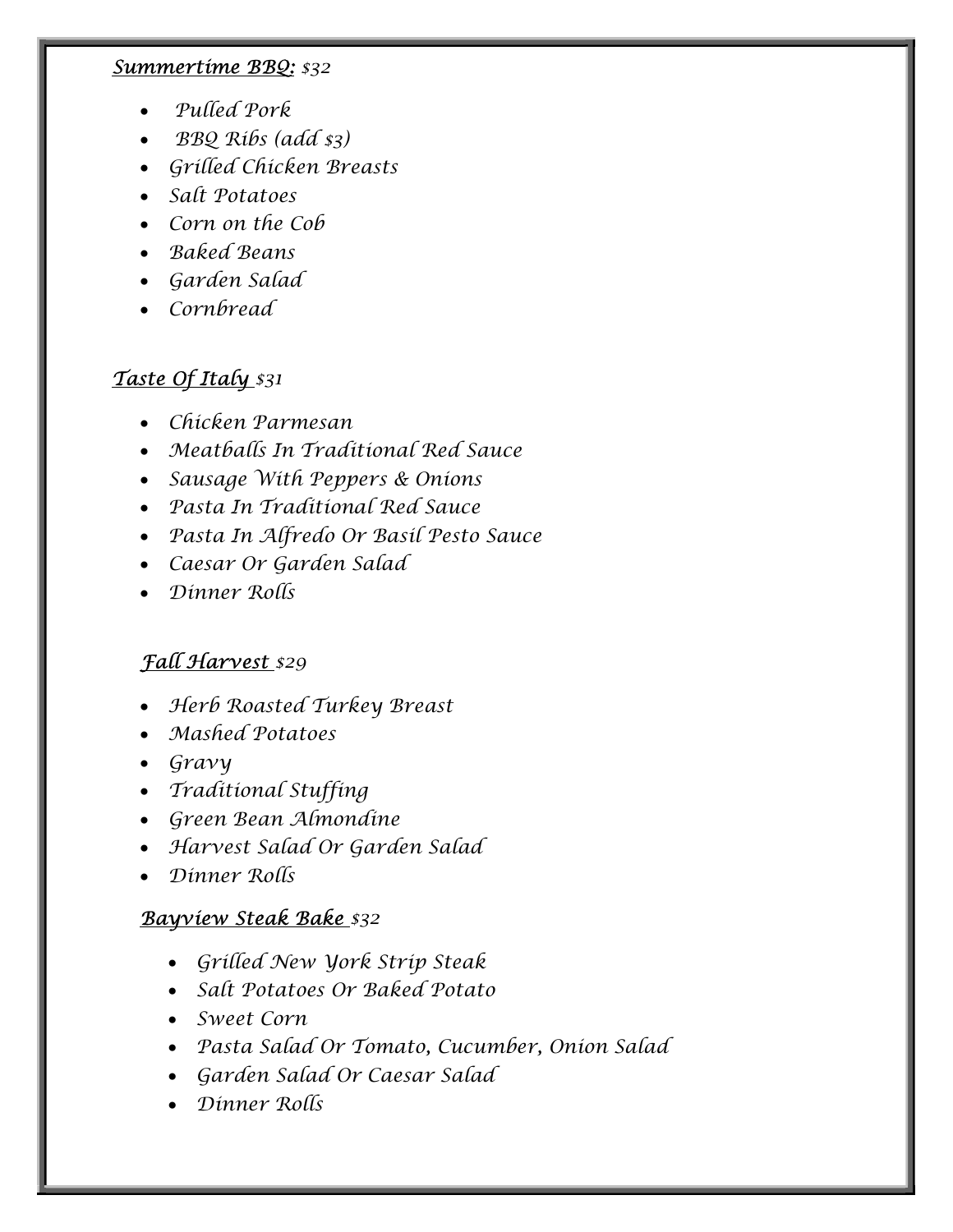



Hors d' Oeuvres Hand passed or Plated and Staged \*All Hors d' Oeuvres are priced per piece.

- \*Cheese/Cracker/Vegetable Display \$3.50 per person
- Bacon Wrapped Scallops \$2.25
- Shrimp Cocktail \$2.50
- Maryland Crab Cakes \$3.50
- Asparagus Phyllo with Asiago Cheese \$2.50
- Chicken Cordon Bleu Bites \$2.00
- Beef Wellington \$2.00
- Artichoke Parmesan Heart \$2.50
- Coconut Shrimp \$2.50
- Franks in Pastry \$1.50
- French Onion Tart \$2.50
- Spanakopita Spinach & Cheese \$1.50
- Sausage Stuffed Mushroom Caps \$2.00
- Raw Oysters on Half Shell \$3.00
- Chicken Pesto Blossom \$1.50
- Crab Stuffed Mushroom Caps \$3.00
- Caprese Skewers \$1.75
- Philly Spring Roll \$2.50
- Artichoke French \$2.00
- Boneless Beer Battered Chicken Bites \$1.50
- Mozzarella Sticks \$1.00
- Chicken Wings \$1.50

Desserts

 Assorted Dessert Bars or Assorted Cookies Lemon & Cream Cake, Oranges & Cream Cake, Raspberry & Cream Cake, Triple Chocolate Layer Cake, Carrot Cake, Assorted Cannoli & Creampuffs, (Add \$1 Per Person) Cheese Cake (Add \$2 Per Person)